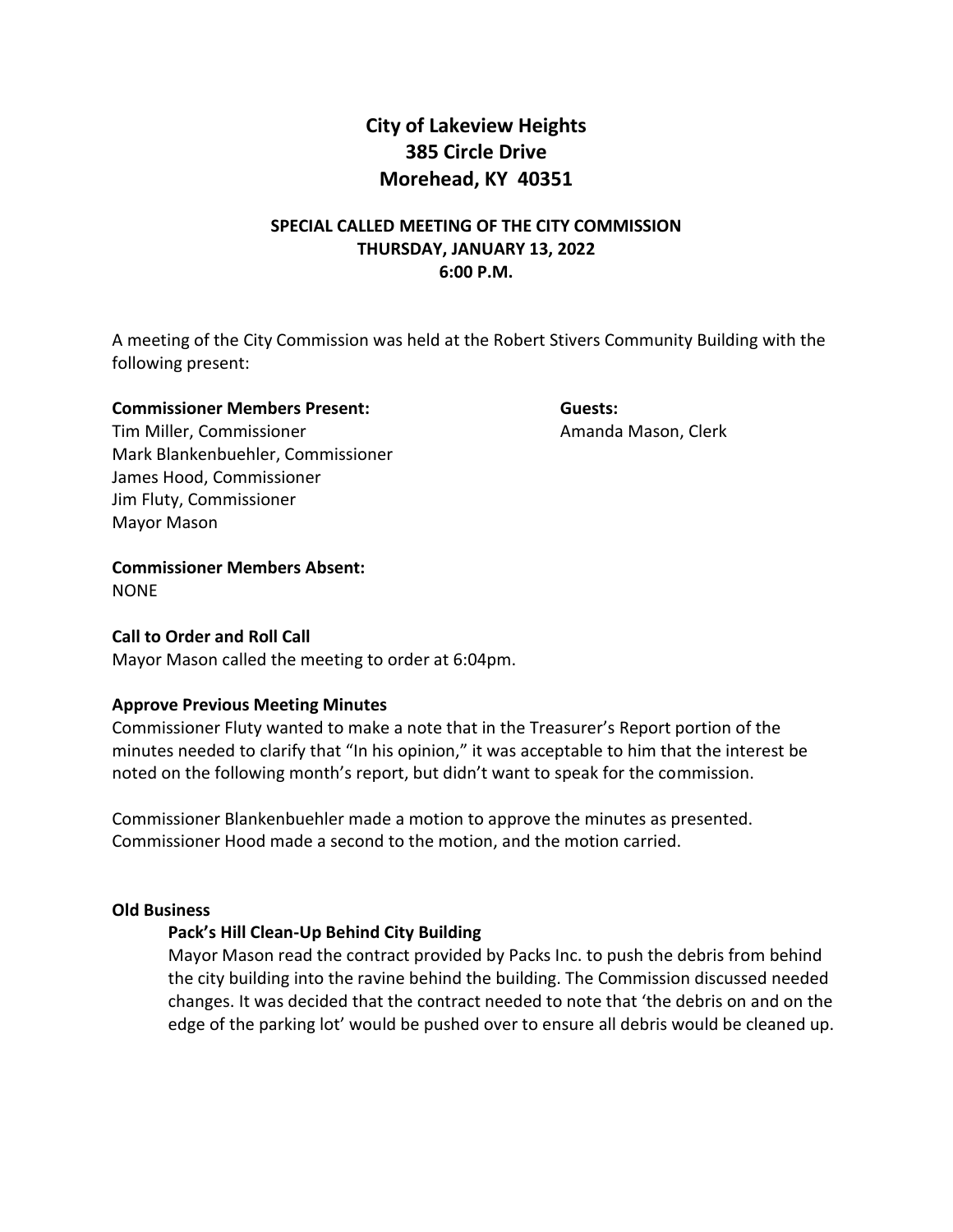Commissioner Fluty questioned whether or not we would be censured by the Division of Water if we pushed the debris back into the ravine. Mayor Mason said that the debris should not be sufficient enough to impede any current water flow.

#### **Building Rental**

The commission discussed whether or not the building should be rented at this time. Due to the lack of decrease in positivity rates in the county, the building will not be rented at this time.

### **109 Pendleton Court Deck Build**

Commissioner Hood and Mayor Mason visited the property. The residents have paid for the set-back and the first inspection. Once they've completed the build, they will schedule the final inspection.

### **Property Tax 2021 & Delinquent 2020 Tax Update**

Clerk Mason shared with the commission that there were only four property tax bills that had not yet been paid. Ms. Mason stated that she had contacted current residents whose bills were unpaid, but most of the ones that remained were properties that had sold in the last year.

Clerk Mason also shared an update with the commission regarding delinquent property tax bills from 2021 and what partial payments had been made. She is still working on resolving the issues surrounding those payments.

#### **New Business**

#### **Treasurer's Report**

Commissioner Fluty made a motion to accept the December Financial Report. Commissioner Miller made a second to the motion, and the motion carried.

### **Speeding Complaints by Residents AND Speed Humps/Bumps & Signage**

Several residents have vocalized general complaints on the City's unofficial Facebook messenger group about speeding my residents and visitors. Many have suggested more signage and speed bumps. Mayor Mason indicated that he has been on the commission for many, many years and even with increased signage and speedbumps, people continue to speed. The commission discussed how nearly all of the speed bumps across the city were significantly damaged by the most recent county snow plow while removing the snow on 1/7/2022. Speed humps and rumble strips in the asphalt were discussed. Every option comes with an expense, as well as painting the speed limit on the road. The commission decided that it would be best to further investigate additional options including grooves around intersections. This will be on next month's agenda.